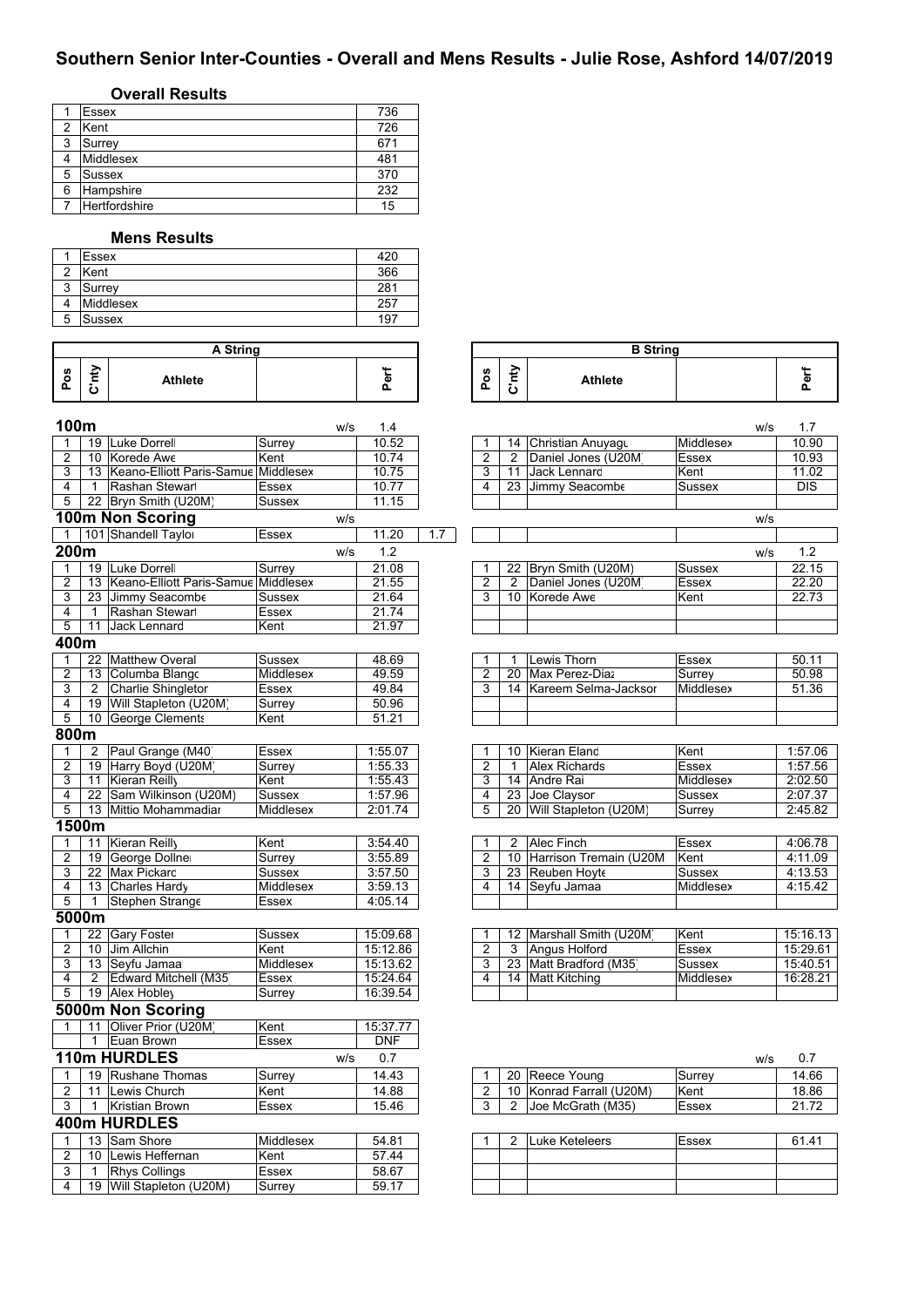|                |                | 3000m STEEPLECHASE                |                                                                |          |        |                |                |                                                                            |              |            |        |
|----------------|----------------|-----------------------------------|----------------------------------------------------------------|----------|--------|----------------|----------------|----------------------------------------------------------------------------|--------------|------------|--------|
| 1              |                | 10 Bayley Massey                  | Kent                                                           | 9:51.55  |        |                | 2              | Innes Fullerton (U20M)                                                     | <b>Essex</b> | 10:48.40   |        |
| 2              |                | 13 Oliver Newtor                  | Middlesex                                                      | 9:56.42  |        |                |                |                                                                            |              |            |        |
| 3              |                | 22 Calum Upton                    | Sussex                                                         | 10:02.07 |        |                |                |                                                                            |              |            |        |
| 4              |                | 1 Lee Taylor (M40)                | Essex                                                          | 10:36.29 |        |                |                |                                                                            |              |            |        |
|                |                | <b>3000m Walk</b>                 |                                                                |          |        |                |                |                                                                            |              |            |        |
| 1              | 1              | Dominic King (M45)                | Essex                                                          | 12:02.92 |        |                | 2              | Daniel King (M35)                                                          | <b>Essex</b> | 12:51.21   |        |
| 2              |                | 10 Luc Legon                      | Kent                                                           | 12:55.30 |        | 2              | 11             | Matthew Crane (U20M                                                        | Kent         | 13:33.72   |        |
| 3              |                | 22 Trevor Jones (M60)             | <b>Sussex</b>                                                  | 16:22.63 |        |                |                |                                                                            |              |            |        |
|                |                | 3000m Walk Non Scoring            |                                                                |          |        |                |                |                                                                            |              |            |        |
| $\mathbf{1}$   |                | 12 Alex Macheath (U17M            | Kent                                                           | 15:47.71 |        |                |                |                                                                            |              |            |        |
|                |                | <b>HIGH JUMP</b>                  |                                                                |          |        |                |                |                                                                            |              |            |        |
| 1              |                | 19 Oliver Joint (U20M)            | Surrey                                                         | 1.95     |        |                |                | 13 Noel Reid                                                               | Middlesex    | 1.75       |        |
| 2              |                | 2 Shandell Taylor                 | Essex                                                          | 1.90     |        | 2              | $\mathbf{1}$   | Regan Cuthber                                                              | Essex        | 1.70       |        |
| 3              |                | 11 Omobodunde Balogun (U20M) Kent |                                                                | 1.85     |        |                |                | 20 George Hopkins (U17M                                                    | Surrey       | nm         |        |
| 4              |                | 14 Oscar Gjesdal                  | Middlesex                                                      | 1.85     |        |                |                |                                                                            |              |            |        |
|                |                | <b>POLE VAULT</b>                 |                                                                |          |        |                |                |                                                                            |              |            |        |
| $\mathbf{1}$   |                | 10 Pedro Gleadal                  | Kent                                                           | 4.60     |        |                |                | 20 George Hopkins (U17M                                                    | Surrey       | 4.30       |        |
| 2              |                | 19 Emmanuel Thomas                | Surrey                                                         | 4.40     |        | $\overline{2}$ |                | 11 Luke Williams                                                           | Kent         | 3.60       |        |
| 3              |                | 1 Joe McGrath (M35)               | Essex                                                          | 3.10     |        | 3              | $\overline{2}$ | <b>Luke Keteleers</b>                                                      | Essex        | 2.20       |        |
|                |                | <b>LONG JUMP</b>                  |                                                                |          | W/S    |                |                |                                                                            |              |            | w/s    |
| 1              |                | 22 Rafe Brooks (U20M)             | <b>Sussex</b>                                                  | 6.47     | 0.0    |                |                | 10 Lewis Smith                                                             | Kent         | 6.13       | 0.0    |
| 2              |                | 13 Joshua Barrett-Mowat           | Middlesex                                                      | 6.35     | $-0.4$ | 2              | 1              | Shandell Taylo                                                             | Essex        | 5.12       | 0.0    |
| 3              |                | 2 Mitchell Lawrence (U20M         | <b>Essex</b>                                                   | 6.31     | $-1.4$ |                |                |                                                                            |              |            |        |
| 4              |                | 11 Ashley Buckman                 | Kent                                                           | 6.21     | $-1.9$ |                |                |                                                                            |              |            |        |
| 5              |                | 19 Justin Tarrant                 | Surrey                                                         | 5.90     | $-0.5$ |                |                |                                                                            |              |            |        |
|                |                | <b>TRIPLE JUMP</b>                |                                                                |          | W/S    |                |                |                                                                            |              |            | W/S    |
| 1              |                | 1 Kevin Brown                     | <b>Essex</b>                                                   | 13.80    | $-0.3$ | 1              |                | 11 Lewis Smith                                                             | Kent         | 13.08      | $+0.3$ |
| 2              |                | 13 Joel Bright-Davies             | Middlesex                                                      | 13.32    | $-2.1$ | 2              | 2              | <b>Emmanuel Gbegl</b>                                                      | Essex        | 12.96      | -1.2   |
| 3              |                | 10 Ashley Buckman                 | Kent                                                           | 13.17    | $-0.6$ | 3              |                | 14 Oscar Giesdal                                                           | Middlesex    | 12.11      | $-0.4$ |
| 4              |                | 19 Harry Boyd (U20M)              | Surrey                                                         | 9.78     | $+0.2$ |                |                |                                                                            |              |            |        |
| <b>SHOT</b>    |                |                                   |                                                                |          |        |                |                |                                                                            |              |            |        |
| 1              |                | 19 Thomas Bullen                  | Surrey                                                         | 13.71    |        |                |                | 20 Justin Tarrant                                                          | Surrey       | 11.92      |        |
| 2              | 2              | Archie Leeminc                    | Essex                                                          | 13.55    |        | 2              | $\mathbf{1}$   | <b>Matt Baptiste</b>                                                       | <b>Essex</b> | 11.43      |        |
| 3              |                | 14 Izaiah Turner                  | Middlesex                                                      | 11.70    |        | 3              | 11             | Vitor Hugo Brito Costa                                                     | Kent         | 9.41       |        |
| 4              |                | 10 Alexander Hookway              | Kent                                                           | 10.78    |        |                |                |                                                                            |              |            |        |
|                | <b>DISCUS</b>  |                                   |                                                                |          |        |                |                |                                                                            |              |            |        |
| 1              | $\mathbf{1}$   | <b>Matt Baptiste</b>              | Essex                                                          | 43.97    |        |                |                | 19 Justin Tarrant                                                          | Surrey       | 37.96      |        |
| 2              |                | 20 Thomas Bullen                  | Surrey                                                         | 42.28    |        | 2              | 2              | <b>Kristian Brown</b>                                                      | Essex        | 36.92      |        |
| 3              |                | 11 Douglas Noel (U20M)            | Kent                                                           | 37.19    |        | 3              |                | 10 Alexander Hookwa                                                        | Kent         | 35.00      |        |
| 4              |                | 13 Joel Hawes                     | Middlesex                                                      | 30.44    |        |                |                |                                                                            |              |            |        |
|                | <b>HAMMER</b>  |                                   |                                                                |          |        |                |                |                                                                            |              |            |        |
| 1              |                | 19 Samuel Mace (U20M              | Surrey                                                         | 54.56    |        |                | 2              | Peter Clarke                                                               | Essex        | 51.93      |        |
| 2              | $\mathbf{1}$   | <b>Billy Praim-Singh</b>          | Essex                                                          | 54.12    |        | 2              |                | 20 Gareth Cook                                                             | Surrey       | 50.37      |        |
|                |                | 3 10 Graham Holder (M45           | Kent                                                           | 48.41    |        | $\overline{3}$ |                | 22 Simon Evans                                                             | Sussex       | 44.57      |        |
|                |                | 4 23 Matthew Evans                | Sussex                                                         | 46.62    |        | $\overline{4}$ |                | 11 Charlie Short (U20M                                                     | Kent         | 34.94      |        |
|                | <b>JAVELIN</b> |                                   |                                                                |          |        |                |                |                                                                            |              |            |        |
| 1              |                | 23 Scott Staples (U20M)           | Sussex                                                         | 60.14    |        |                |                | 22 Edan Cole (U20M)                                                        | Sussex       | 58.74      |        |
| $\overline{2}$ | 1              | Craig Lacy                        | Essex                                                          | 55.73    |        | 2              | $\overline{2}$ | Jess Walker (U20M)                                                         | Essex        | 52.96      |        |
| 3              |                | 13 Benjamin Taylor                | Middlesex                                                      | 49.92    |        | 3              |                | 10 Douglas Noe                                                             | Kent         | 45.34      |        |
| 4              |                | 11 Lewis Church                   | Kent                                                           | 47.72    |        |                |                |                                                                            |              |            |        |
| 5              |                | 19 Justin Tarrant                 | Surrey                                                         | 38.39    |        |                |                |                                                                            |              |            |        |
|                |                | 4x100m RELAYS                     |                                                                |          |        |                |                |                                                                            |              |            |        |
| 1              |                | 1 Essex                           |                                                                |          |        |                |                | Daniel Jones (U20M), Shandell Taylor, Lewis Thorn, Rashan Stewart          |              | 43.10      |        |
| 2              |                | 10 Kent                           | Lewis Church, Jack Lennard, Konrad Farrall (U20M), Lewis Smith |          |        |                |                |                                                                            |              | 44.37      |        |
|                |                | 22 Sussex                         |                                                                |          |        |                |                | Bryn Smith (U20M), Matthew Overall, Calum Upton, Jimmy Seacombe            |              | <b>DNF</b> |        |
|                |                | 4x400m RELAYS                     |                                                                |          |        |                |                |                                                                            |              |            |        |
| $\mathbf{1}$   | $\mathbf{1}$   | Essex                             |                                                                |          |        |                |                | Lewis Thorn, Stephen Strange, Mitchell Lawrence (U20M), Charlie Shingleton |              | 3:23.95    |        |

2 | 13 |Middlesex |Columba Blango, Kareem Selma-Jackson, Adrian Richards, Mittio Mohammadian | 3:25.97

Columba Blango, Kareem Selma-Jackson, Adrian Richards, Mittio Mohammadian

SE Seniors Inter-Counties 2019 (BC)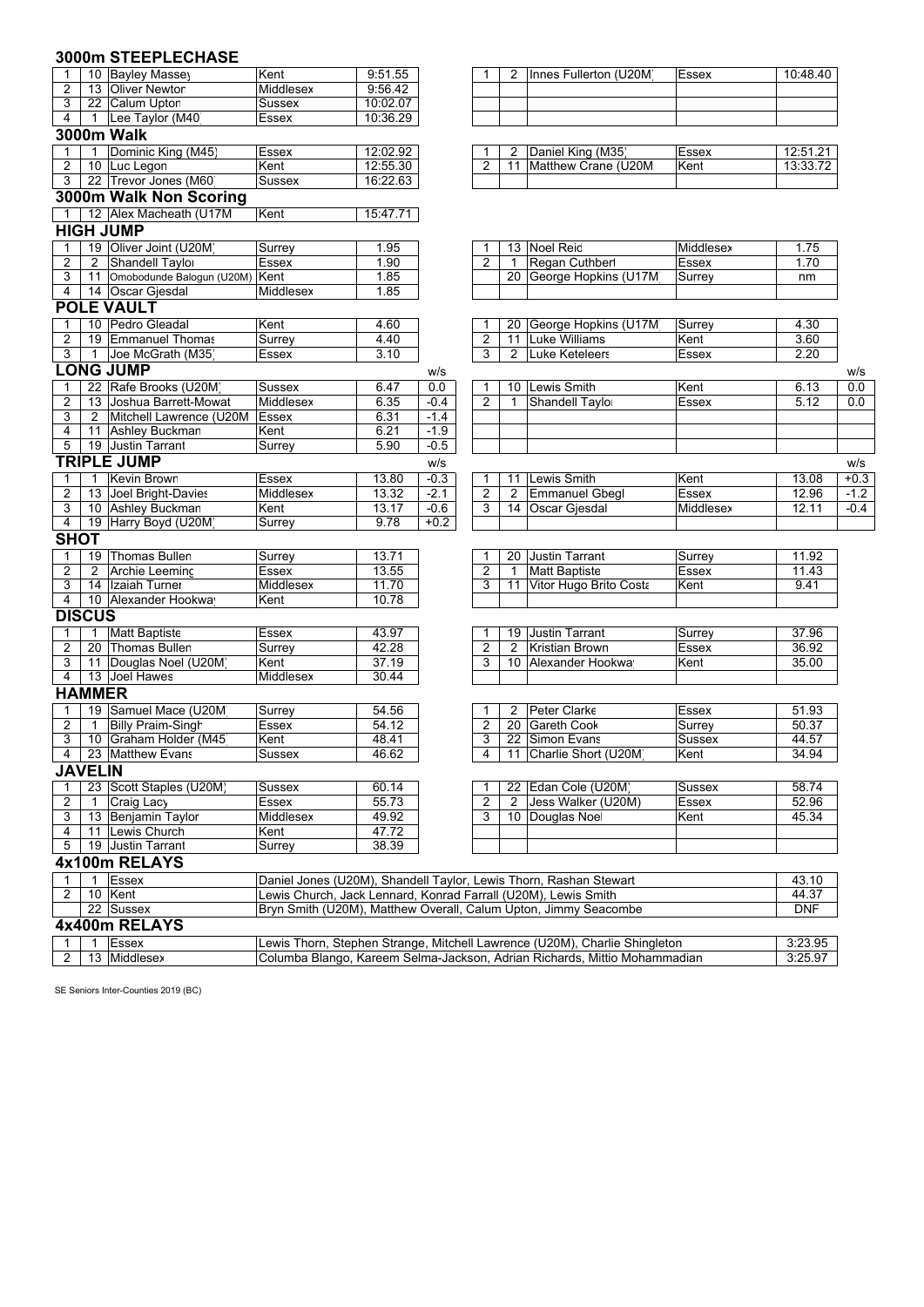## **Southern Senior Inter-Counties - Overall and Womens Results - Julie Rose, Ashford 14/07/2019**

## **Overall Results**

|   | <b>Essex</b>  | 736 |
|---|---------------|-----|
| ◠ | Kent          | 726 |
| 3 | Surrey        | 671 |
|   | Middlesex     | 481 |
| 5 | Sussex        | 370 |
| 6 | Hampshire     | 232 |
|   | Hertfordshire | 15  |

#### **Results**

|   | Surrey        | 390 |
|---|---------------|-----|
| 2 | Kent          | 360 |
| 3 | Essex         | 316 |
|   | Hampshire     | 232 |
| 5 | Middlesex     | 224 |
| 6 | Sussex        | 173 |
|   | Hertfordshire | 15  |

| A String |  |                |        |   |  |  |  |  |  |
|----------|--|----------------|--------|---|--|--|--|--|--|
| n        |  | <b>Athlete</b> | County | ው |  |  |  |  |  |

| 100m           |                 |                                         | W/S           | 0.0                 |                |                 |                                        |               | w/s | 1.8            |
|----------------|-----------------|-----------------------------------------|---------------|---------------------|----------------|-----------------|----------------------------------------|---------------|-----|----------------|
| $\mathbf{1}$   | 1               | Rebecca Jeggo (U20W)                    | <b>Essex</b>  | 11.87               | 1              |                 | 14 Brittany Robinsor                   | Middlesex     |     | 12.47          |
| $\overline{2}$ | 13              | Leanza Dwaał                            | Middlesex     | 12.02               | $\overline{2}$ |                 | 20 Mae Thompson                        | Surrey        |     | 12.73          |
| 3              |                 | 19 Lucy Hoad                            | Surrev        | 12.29               | 3              | 11              | Jessica Murphy                         | Kent          |     | 12.87          |
| 4              | 10 <sup>°</sup> | Eloise Harvey (U20W                     | Kent          | 12.40               | $\overline{4}$ | 2               | Jasmin Okoye                           | Essex         |     | 13.00          |
| 5              | 22              | Louisa Saunders                         | <b>Sussex</b> | 12.76               |                |                 |                                        |               |     |                |
| 6              | $\overline{4}$  | Devon Mather                            | Hampshire     | 12.94               |                |                 |                                        |               |     |                |
| 200m           |                 |                                         | w/s           | 1.0                 |                |                 |                                        |               | W/S | 0.4            |
| 1              | 1               | Rebecca Jeggo (U20W)                    | Essex         | 24.36               | 1              | 14              | <b>Brittany Robinsor</b>               | Middlesex     |     | 25.65          |
| $\overline{2}$ | $\overline{13}$ | Leanza Dwaał                            | Middlesex     | 24.85               | $\overline{2}$ |                 | 20 Ashleigh Clarke                     | Surrey        |     | 25.67          |
| 3              | 19              | Lucy Hoad                               | Surrey        | 25.62               | 3              | $\overline{2}$  | Joanne Ryar                            | Essex         |     | 26.19          |
| 4              | 22              | <b>Beckie Quirke</b>                    | <b>Sussex</b> | 25.88               | 4              | 11              | Jessica Murphy                         | Kent          |     | 26.93          |
| 5              | $\overline{4}$  | Devon Mather                            | Hampshire     | 26.63               |                |                 |                                        |               |     |                |
| 6              | 10              | Emma-Louise Wagstaff                    | Kent          | 27.15               |                |                 |                                        |               |     |                |
| 400m           |                 |                                         |               |                     |                |                 |                                        |               |     |                |
| $\mathbf{1}$   |                 | 22 Holly Turner                         | <b>Sussex</b> | 55.02               | 1              | 11              | Asha Root (U20W)                       | Kent          |     | 57.86          |
| $\overline{2}$ | 10              | Krystal Galley                          | Kent          | 55.35               | $\overline{2}$ |                 | 23 Louisa Saunders                     | <b>Sussex</b> |     | 59.41          |
| 3              |                 | 13 Natassia Allin                       | Middlesex     | 56.49               | 3              | 2               | Emily Sharp (U20W)                     | <b>Essex</b>  |     | 59.91          |
| 4              |                 | 19 Jasmine Mitchel                      | Surrey        | 56.70               | 4              | 20              | Chloe Crossman                         | Surrey        |     | 60.66          |
| 5              | $\overline{4}$  | Ellie Farrow (U20W)                     | Hampshire     | 59.66               | $\overline{5}$ | $\overline{14}$ | <b>Alice Hunter</b>                    | Middlesex     |     | 61.38          |
| 6              | $\mathbf{1}$    | <b>Krystal Balogur</b>                  | Essex         | 74.72               |                |                 |                                        |               |     |                |
| 800m           |                 |                                         |               |                     |                |                 |                                        |               |     |                |
| 1              | 20              | <b>Hannah Brooks</b>                    | Surrey        | 2:10.66             |                | 19              | Chloe Crossman                         | Surrey        |     | 2:12.88        |
| $\overline{2}$ | 10              | Kathryn Suttor                          | Kent          | 2:13.43             | $\overline{2}$ | 11              | <b>Chloe Sharp</b>                     | Kent          |     | 2:15.12        |
| 3              | $\overline{4}$  | Emily Jenkinson                         | Hampshire     | 2:17.01             |                | $\overline{22}$ | <b>Leah Harris</b>                     | Sussex        |     | <b>DNF</b>     |
| $\overline{4}$ | $\overline{23}$ | Rhian Male                              | <b>Sussex</b> | 2:21.51             |                |                 |                                        |               |     |                |
| 5              |                 | 13 Amelia Casey (U20W)                  | Middlesex     | 2:28.52             |                |                 |                                        |               |     |                |
|                | 1500m           |                                         |               |                     |                |                 |                                        |               |     |                |
| $\mathbf{1}$   |                 | 11 Lily Coward                          | Kent          | 4:32.62             | 1              | 10              | Sabrina Sinha                          | Kent          |     | 4:35.14        |
| $\overline{c}$ | $\mathbf{1}$    | Emma Hayley                             | Essex         | 4:46.56             | $\overline{2}$ | $\overline{2}$  | Alicia Mcardel                         | <b>Essex</b>  |     | 4:50.77        |
| 3              |                 | 19 Fiona de Mauny                       | Surrey        | 4:48.28             | 3              |                 | 14 Jennifer Wing                       | Middlesex     |     | 5:00.16        |
| 4              |                 | 22 Ruby Whyte-Wilding                   | Sussex        | 4:51.11             | $\overline{4}$ |                 | 20 Fiona Bishop (W60)                  | Surrey        |     | 7:11.27        |
| $\overline{5}$ |                 | 13 Lily Woolcock                        | Middlesex     | 4:51.47             |                |                 |                                        |               |     |                |
| $\overline{6}$ | $\overline{5}$  | <b>Amber Foull</b>                      | Hampshire     | 5:17.01             |                |                 |                                        |               |     |                |
|                | 3000m           |                                         |               |                     |                |                 |                                        |               |     |                |
| 1              | 22              | Maisie Trafford                         | Sussex        | 9:56.66             |                | 23              | Emma Navesey                           | Sussex        |     | 10:16.3        |
| $\overline{2}$ |                 | 10 Elizabeth Clarke                     | Kent          | 10:00.82            | $\overline{2}$ | $\overline{2}$  | Ginte Jatulyte                         | Essex         |     | 10:29.8        |
| 3              | $\overline{1}$  | Kate O'Neil (U20W)                      | Essex         | 10:12.41            | 3              |                 | 20 Sophie Hoare (U20W                  | Surrey        |     | 10:35.0        |
| 4              |                 | 13 Julia Bijl                           | Middlesex     | 10:23.52            | 4              | 14              | <b>Catriona Patersor</b>               | Middlesex     |     | 10:44.4        |
| 5              | 4               | <b>Emma Stevens</b>                     | Hampshire     | 10:25.50            | 5              | 11              | Lara Atkinson (U20W)                   | Kent          |     | 10:54.3        |
| 6              |                 | 19 Naomi Lenane                         | Surrey        | 10:30.56            |                |                 |                                        |               |     |                |
|                |                 | 3000m Non Scoring                       |               |                     |                |                 |                                        |               |     |                |
| $\mathbf{1}$   |                 | 12 Victoria Croucher                    | Kent          | 11:09.24            |                |                 |                                        |               |     |                |
|                |                 | 100m HURDLES                            | W/S           | 1.5                 |                |                 |                                        |               | w/s | 1.5            |
| $\mathbf{1}$   |                 | 20 Mallory Cluley                       | Surrey        | 13.92               | 1              | 19              | Twinelle Hopeson-Moffa                 | Surrey        |     | 14.63          |
| $\overline{2}$ | $\mathbf{1}$    | Jessica Hopkins (U20W)                  | <b>Essex</b>  | 14.87               | 2              | $\overline{2}$  | Jessica Whiley (U20W)                  | <b>Essex</b>  |     | 17.36          |
| 3              |                 | 10 Zoe Austridge (U20W)                 | Kent          | 15.62               |                |                 |                                        |               |     |                |
|                |                 | <b>400m HURDLES</b>                     |               |                     |                |                 |                                        |               |     |                |
|                |                 |                                         |               |                     |                |                 |                                        |               |     |                |
| 1              | 1               | <b>Hayley McLear</b>                    | Essex         | 58.22               | 1              | 2               | Chay Clark                             | <b>Essex</b>  |     | 61.38          |
| 2              |                 | 14 Akesha Smith<br>$10$ $M_{\odot}$ The | Middlesex     | 61.57<br>$C_A$ $7A$ | $\overline{2}$ |                 | 13 Montana Jacksor<br>00 Hannah Knight | Middlesex     |     | 62.52<br>CC OF |

| A String |        |                   |                     | <b>B</b> String |        |  |
|----------|--------|-------------------|---------------------|-----------------|--------|--|
|          | County | <b>11-11</b><br>௳ | <b>SD</b><br>۰<br>௳ | <b>Athlete</b>  | County |  |

| 1 | 14 | <b>Brittany Robinsor</b> | Middlesex |     | 12.47 |
|---|----|--------------------------|-----------|-----|-------|
| 2 | 20 | Mae Thompson             | Surrey    |     | 12.73 |
| 3 | 11 | Jessica Murphy           | Kent      |     | 12.87 |
| 4 | 2  | Jasmin Okoye             | Essex     |     | 13.00 |
|   |    |                          |           |     |       |
|   |    |                          |           |     |       |
|   |    |                          |           | w/s | 0.4   |
| 1 | 14 | <b>Brittany Robinsor</b> | Middlesex |     | 25.65 |
| 2 | 20 | <b>Ashleigh Clarke</b>   | Surrey    |     | 25.67 |
| 3 | 2  | Joanne Ryar              | Essex     |     | 26.19 |
| 4 | 11 | Jessica Murphy           | Kent      |     | 26.93 |
|   |    |                          |           |     |       |
|   |    |                          |           |     |       |
|   |    |                          |           |     |       |

|   |               | 11 Asha Root (U20W) | Kent          | 57.86 |
|---|---------------|---------------------|---------------|-------|
|   |               | 23 Louisa Saunders  | <b>Sussex</b> | 5941  |
| 3 | $\mathcal{P}$ | Emily Sharp (U20W)  | <b>Essex</b>  | 59.91 |
|   |               | 20 Chloe Crossman   | Surrey        | 60.66 |
| 5 |               | 14 Alice Hunter     | Middlesex     | 61.38 |
|   |               |                     |               |       |

|  | 20 Hannah Brooks    | Surrey    | 2:10.66 |  |    | 19 Chloe Crossman | Surrey       | 2:12.88 |
|--|---------------------|-----------|---------|--|----|-------------------|--------------|---------|
|  | 10 Kathryn Suttor   | Kent      | 2:13.43 |  |    | Chloe Sharp       | <b>IKent</b> | 2:15.12 |
|  | IEmily Jenkinson    | Hampshire | 2:17.01 |  | 22 | l Leah Harris     | Sussex       | DNF     |
|  | 23 Rhian Male       | Sussex    | 2:21.51 |  |    |                   |              |         |
|  | Amelia Casey (U20W) | Middlesex | 2:28.52 |  |    |                   |              |         |

|   |   | 10 Sabrina Sinha      | Kent         | 4:35.14 |
|---|---|-----------------------|--------------|---------|
|   | 2 | Alicia Mcardel        | <b>Essex</b> | 4:50.77 |
| 3 |   | 14 Jennifer Wing      | Middlesex    | 5:00.16 |
|   |   | 20 Fiona Bishop (W60) | Surrey       | 7.1127  |
|   |   |                       |              |         |
|   |   |                       |              |         |

| 22     | Maisie Trafford    | Sussex    | 9:56.66  |  |    | 23 IEmma Navesey      | Sussex    | 10:16.37 |
|--------|--------------------|-----------|----------|--|----|-----------------------|-----------|----------|
|        | ⊟Elizabeth Clark∈  | Kent      | 10:00.82 |  |    | Ginte Jatulyte        | Essex     | 10:29.86 |
|        | Kate O'Neil (U20W) | Essex     | 10:12.41 |  | 20 | ISophie Hoare (U20W)  | Surrev    | 10:35.00 |
| - 13 ເ | <b>Julia Biil</b>  | Middlesex | 10:23.52 |  | 14 | ⋅ ICatriona Patersor  | Middlesex | 10:44.47 |
|        | Emma Stevens       | Hampshire | 10:25.50 |  |    | ILara Atkinson (U20W) | lKent     | 10:54.33 |
|        | 19 Naomi Lenane    | Surrev    | 10:30.56 |  |    |                       |           |          |

|               |                           | w/s          | -5      |
|---------------|---------------------------|--------------|---------|
|               | 19 Twinelle Hopeson-Moffa | Surrey       | 14.63   |
|               | Jessica Whiley (U20W)     | <b>Essex</b> | 17.36   |
|               |                           |              |         |
|               |                           |              |         |
| $\sim$ $\sim$ | .<br>$ -$                 |              | - - - - |

|  | <b>IHavlev McLear</b>    | Essex       | 58.22 |  |    | lChav Clark     | Essex     | 61.38 |
|--|--------------------------|-------------|-------|--|----|-----------------|-----------|-------|
|  | <b>IAkesha Smith</b>     | Middlesex   | 61.57 |  |    | Montana Jacksor | Middlesex | 62.52 |
|  | 19 Mae Thompson          | Surrev      | 61.74 |  | 20 | Hannah Knights  | Surrev    | 66.95 |
|  | Eleanor Wastell (U20W)   | Kent        | 65.66 |  |    |                 |           |       |
|  | Ellie Livingstone (U20W) | l Hampshire | 65.76 |  |    |                 |           |       |